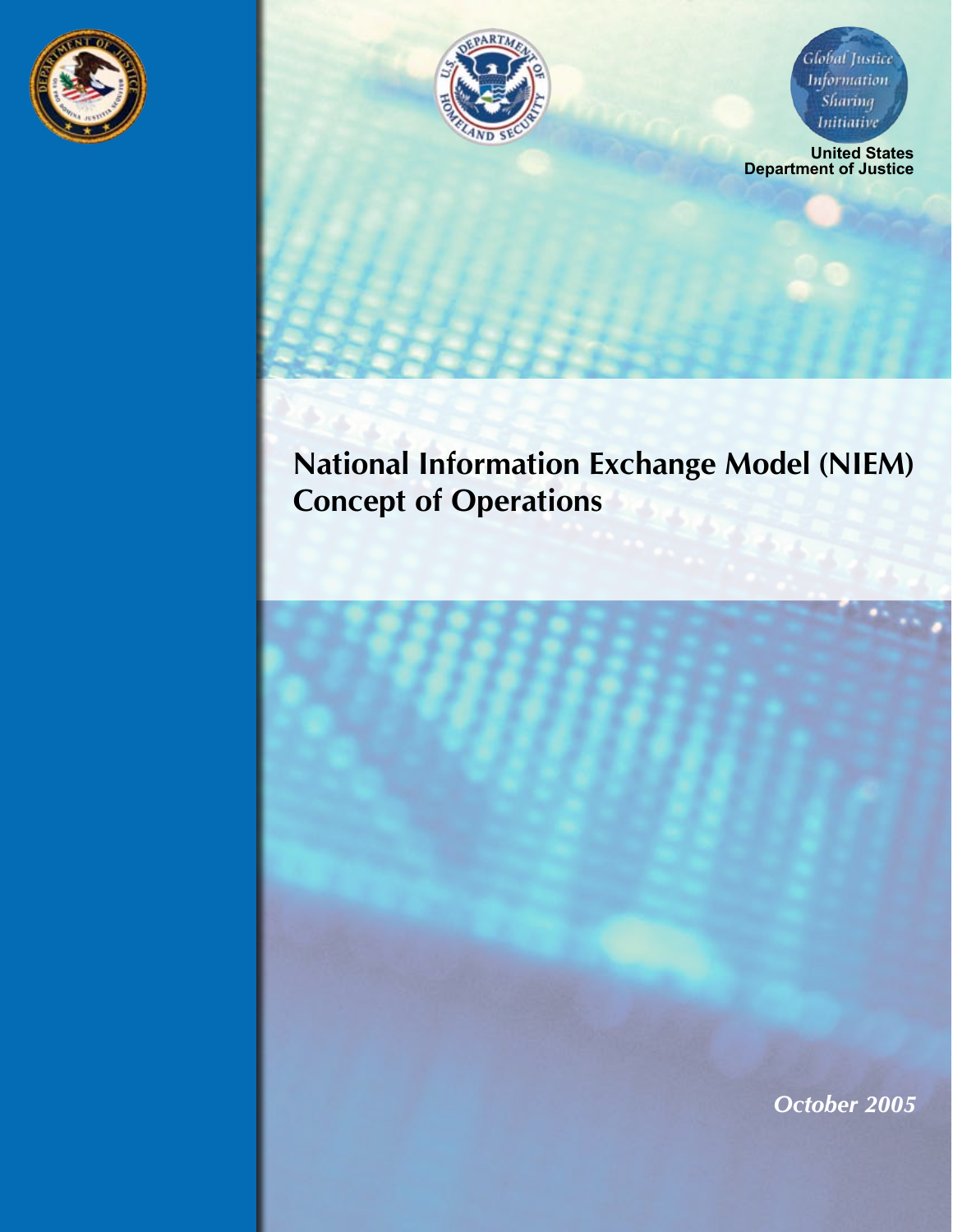## **Foreword**

Information is the lifeblood of effective justice, public safety, emergency services, disaster management, homeland security, and intelligence efforts. In emergency situations—particularly in light of the continuing threat of terrorism and response to natural disasters and public safety—national enterprisewide information sharing is critical. Officials at all levels of government must have the tools to seamlessly and instantaneously communicate and exchange data in a timely efficient manner. Today, this is not universally possible.

The National Information Exchange Model (NIEM) project vision is to develop such a national enterprisewide framework to facilitate information sharing across all levels of government in support of justice, public safety, intelligence, and homeland security—improving America's security, while respecting the privacy rights of citizens and the autonomy of external agencies and domains.

NIEM will leverage the assets of the U.S. Department of Justice's (DOJ) Global Justice Information Sharing Initiative (Global) Justice Extensible Markup Language (XML) Data Model (Global JXDM) as the initial stage of development and evolve incrementally, initially building on a series of pilot projects involving primarily federal agencies. The principal objective of these pilots is to develop exchange standards for information that is common among agencies and universally exchanged as part of their current or intended business practices. Building information exchange standards that are component-based and reusable and maintaining these components in repositories that enable users to quickly discover and easily reuse them will facilitate greater information exchange across agencies and domains, improve efficiency and return on investment, and improve the quality of decisions and effectiveness of operations.

This Functional Concept of Operations (ConOps) provides a high-level conceptual view of the NIEM project. Additional NIEM documentation will be incrementally developed and published to provide the organizational venue, governance structure/processes, technical architecture, development life cycle, and outreach and support mechanisms to facilitate enterprisewide information sharing across all relevant domains.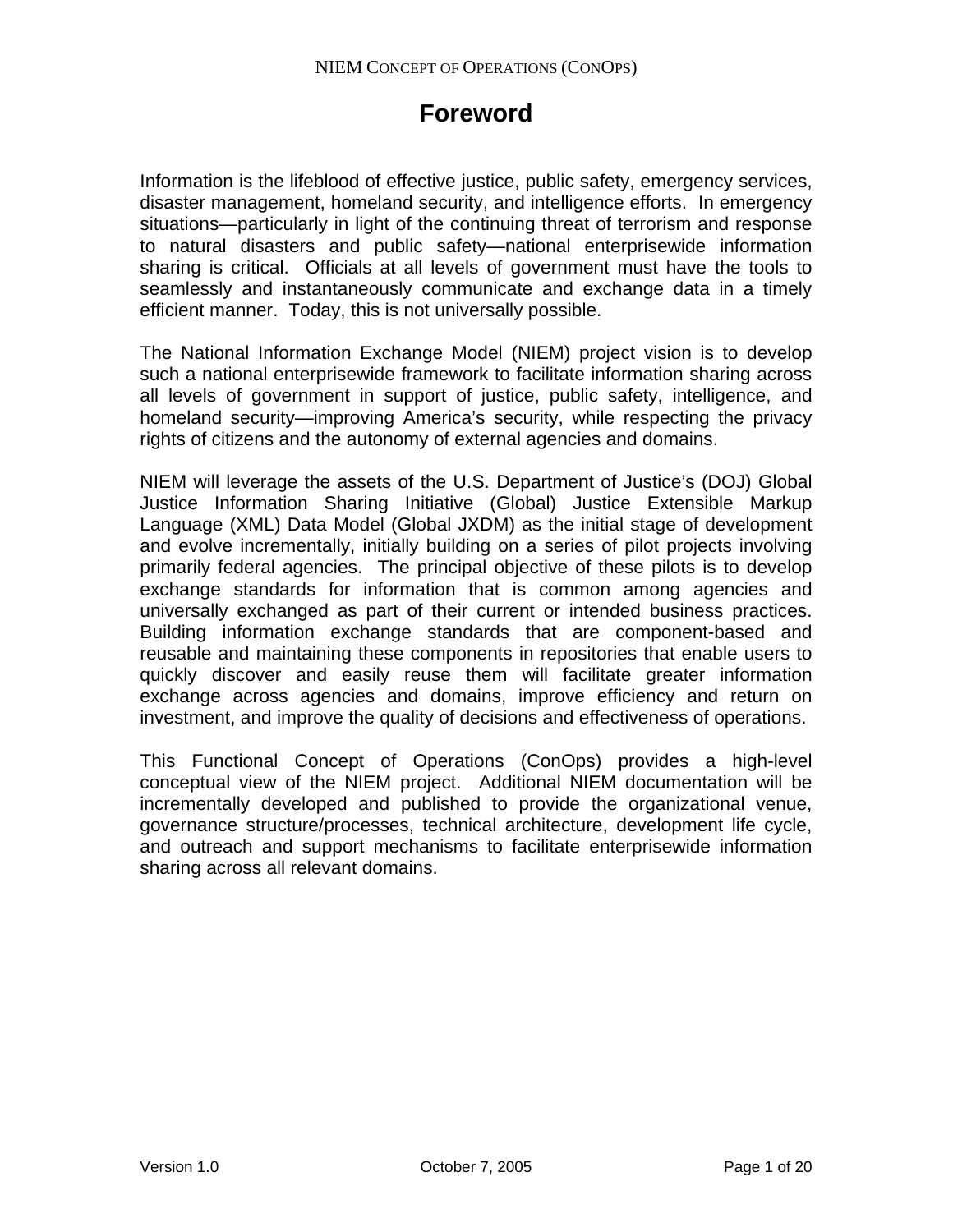## **1. Introduction**

## Executive Summary—Introduction

- NIEM was launched in February 2005 by U.S. Department of Justice (DOJ) and U.S. Department of Homeland Security (DHS) chief information officers (CIO).
- Authority and motivation for NIEM comes from the Homeland Security Presidential Directive-5 (HSPD-5) and the Homeland Security Act of 2002.
- NIEM focuses on cross-domain exchange standards for information exchanged among agencies as part of their current or intended business practices.
- Stakeholders from relevant communities will work together to define critical exchanges, leveraging the successful work of the Global JXDM.
- Components shared among all domains are identified as the *universal core*; components used in exchanges between two or more domains are identified as *common core.*
- NIEM will standardize the content (actual data exchange standards), provide tools, and manage processes.
- This ConOps document provides a working conceptual view of NIEM.

NIEM represents a common national framework to develop standards and provide training, technical assistance, and implementation support services for enterprisewide information exchange across agencies and domains. NIEM will leverage the data exchange standards efforts successfully developed by the Global Initiative and will extend the Global JXDM to facilitate timely, secure information sharing across the whole of the justice, public safety, emergency and disaster management, intelligence, and homeland security enterprise.

There are hundreds of government initiatives at local, state, and federal levels to provide information sharing capability, most involving XML-based solutions. Global JXDM is unique within the government in its success in unifying the many disparate information sharing initiatives within *justice* domain. The criminal justice domain is expansive in its depth and breadth, comprising wide-ranging law enforcement, investigative, judicial, and correctional functions, and organizational elements at the local, state, tribal, and federal levels. Prior to the inception of the Global JXDM, there were numerous disparate initiatives within the criminal justice domain to provide information sharing capabilities, creating a "Tower of Babel" collection of criminal justice systems that could not communicate with each other. The Global JXDM has been highly successful in implementing a unifying strategy for information sharing within the justice domain, which effectively leverages these information sharing initiatives.

NIEM is designed to accomplish this same level of success in unifying information exchange standards across a broader array of domains in the justice, public safety, emergency and disaster management, intelligence, and homeland security enterprise. NIEM will begin with a series of pilot projects involving primarily federal agencies. The principal objective of these pilots is to develop exchange standards for information that is common among agencies and universally exchanged as part of their current or intended business practices.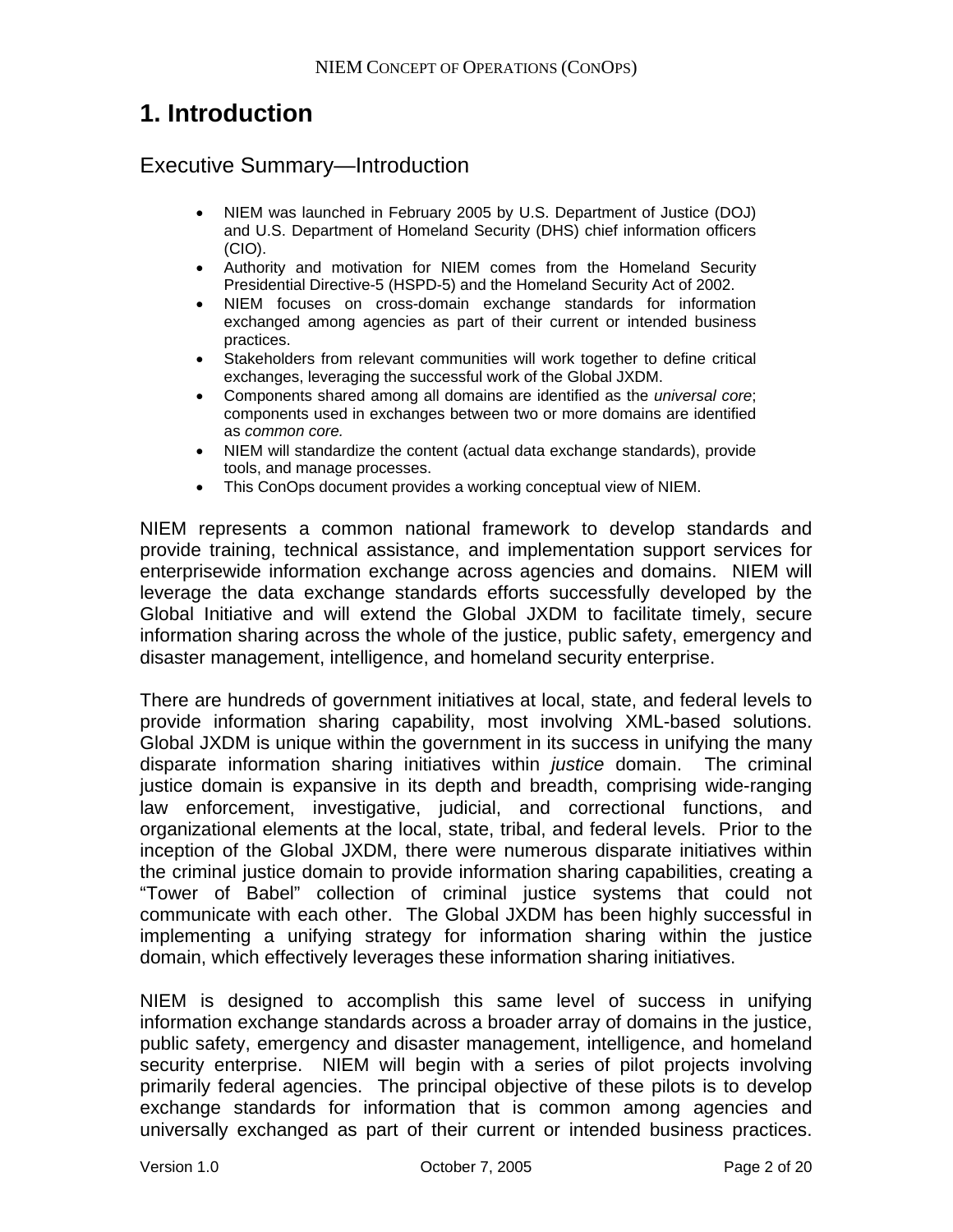Building information exchange standards that are component-based and reusable and maintaining these components in repositories that enable users to quickly discover and easily reuse them will facilitate greater information exchange across agencies and domains, improve efficiency and return on investment, and improve the quality of decisions and effectiveness of operations.

## **1.1 Background**

On February 28, 2005, DOJ's CIO, Vance Hitch, and DHS's CIO, Steve Cooper, announced a new joint initiative—the National Information Exchange Model.<sup>[1](#page-3-0)</sup> The primary goal of NIEM is to enable and facilitate information sharing among and between the diverse communities of interest that collectively represent the justice, public safety, emergency and disaster management, intelligence, and homeland security enterprise. Enabling secure information exchange across multiple agencies and domains at local, state, tribal, and federal venues will facilitate multijurisdictional information sharing.

HSPD-5 assigns the Secretary of DHS the role of principal federal official for domestic-incident management. Additionally, the Homeland Security Act of 2002 charges the Secretary with the responsibility for coordinating federal operations within the United States to prepare for, respond to, and recover from terrorist attacks, major disasters, and other emergencies. Building on this is Executive Order 13356, which directs the U.S. government agencies to strengthen the sharing of terrorism information through the interchange of terrorism information between agencies and appropriate authorities of state and local governments and the protection of the ability of agencies to acquire such additional information. The NIEM initiative has the specific goal of meeting these objectives and the broad goal of advancing state-of-the-art information exchange between agencies, business domains, and communities of interest.

The DOJ, together with practitioners at all levels of government and private industry, have spent several years developing technical data exchange standards and tools to facilitate broad information sharing throughout the justice domain (i.e., law enforcement, prosecution, courts, probation and parole, and corrections). These standards, which comprise the Global JXDM, reflect actual information exchanges between justice agencies (e.g., sharing crime incident data between police, prosecutors, and courts and sentencing data between courts and correctional institutions).

The need to share information more broadly, beyond the justice enterprise, has become increasingly apparent in a variety of circumstances and emergency situations. Homeland security operations, border management, transportation safety, and disaster relief, to name a few, all require instantaneous and secure information sharing across an expansive array of agencies and domains at all levels of government. NIEM is designed to support this expansive landscape of

 $\overline{a}$ 

<span id="page-3-0"></span><sup>&</sup>lt;sup>1</sup> The joint DOJ/DHS announcement was made at the executive session of the Global JXDM Developers' Workshop in Arlington, Virginia. See [http://it.ojp.gov/topic.jsp?topic\\_id=195](http://it.ojp.gov/topic.jsp?topic_id=195).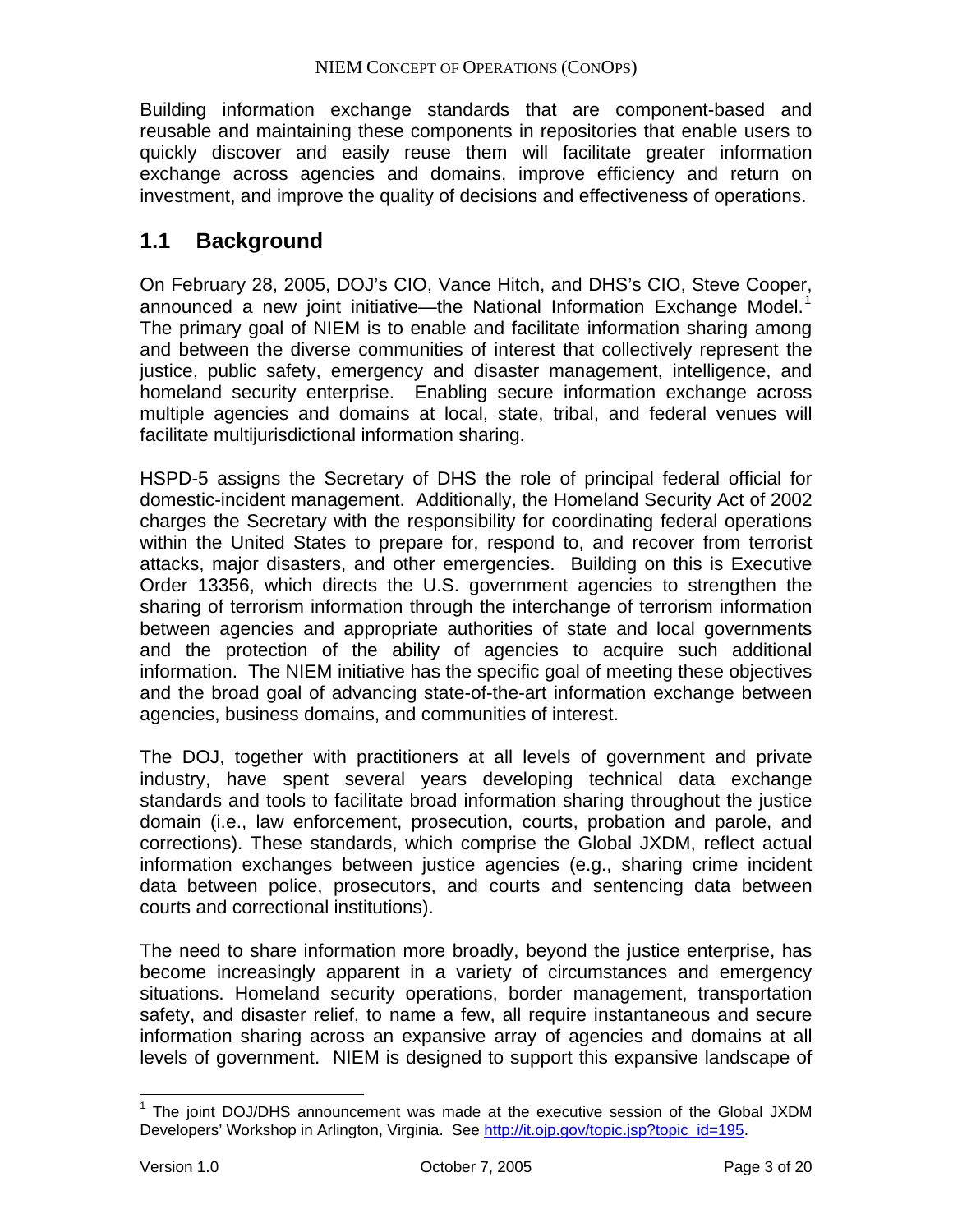information exchange by building comprehensive standards for information exchange.

## **1.2 NIEM Overview**

NIEM focuses on cross-domain information exchange, i.e., the ability to share information among different domains, whether that is among individual local law enforcement agencies; law enforcement and emergency service agencies and other domains; or among local, state, tribal, and federal agencies. The focus is on building the capability to effectively share information between agencies and domains, rather than building intraagency or intra-domain information sharing *per se*.

Leveraging best practices and lessons learned, NIEM will function to bring stakeholders of relevant communities together to define critical exchanges and will provide the necessary tools and support mechanisms to facilitate adoption of common standards for enterprisewide information exchange. Understanding the information exchanges that cross domains, NIEM will identify, define, and provide a repository of common discrete, reusable components and the cross-domain information exchange standards that will be constructed using them.

Components shared among all domains are identified as *universal core*, and the components used in exchanges between two or more domains are identified as *common core* as described in Section 2.

NIEM will standardize content (i.e., actual data exchange standards), create and disseminate tools to support rapid exchange package development and deployment, and provide managed processes for the creation, support, dissemination, and implementation of information exchanges in day-to-day and in-crisis operations.

## **1.3 NEIM Functional ConOps Overview**

This Functional ConOps document provides a working conceptual view of NIEM—its functions, development approach, services, and governance structure. It is divided into the following sections corresponding to the key elements comprising the NIEM initiative:

**Section 2. NIEM Technical Approach** describes the strategy for the NIEM information exchange model and repository of exchange standards reflecting common vocabulary, language, and exchanges to be shared among stakeholders providing semantic cross-domain interoperability. The three parts of the strategy are 1) technical architecture, 2) the exchange development process, and 3) the planned evolution of NIEM are discussed.

**Section 3. NIEM Project** describes a Project Management Office that supports the exchange model and repository and provides the NIEM governance structure and processes, development tools, outreach to users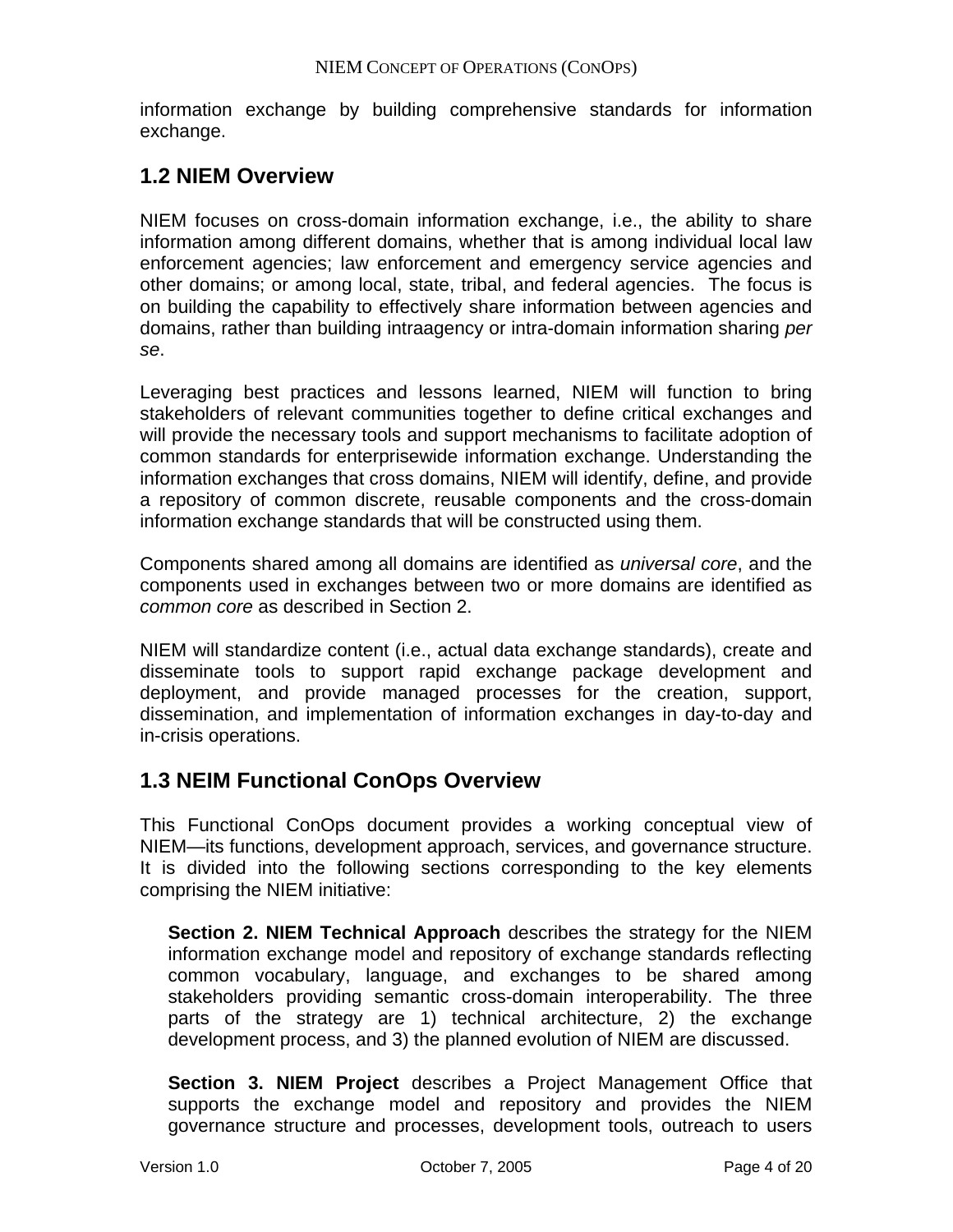and stakeholders, training, technical assistance, standards certification, compliance, and support.

## **2. NIEM Technical Approach**

## Executive Summary—Technical Approach

- NIEM information exchange packages use fundamental building blocks called *core components* that describe common concepts used in business activities. *Common core* data components are shared across two or more domains, and *universal core* components are shared among *all* domains.
- The NIEM exchange development methodology will result in a common semantic understanding among participating agencies and data formatted in a semantically consistent manner.
- NIEM will be a central certifying authority and repository for data components developed by relevant communities of practice that meet technical standards, comply with NIEM requirements, and are reusable.
- NIEM pilot projects will play a central role in shaping the NIEM production release. Content will include high-priority components within the DHS and DOJ mission areas that are defined using scenario-based planning and information exchange/component mapping.
- Stakeholder involvement is a key strategy. Broad-based participation is critical to provide vision and effective decision making. Practitioners and developers participate in NIEM by incorporated standards and reconciling their data exchange standards to meet evolving NIEM requirements.

NIEM represents a robust and dynamic process for developing, validating, certifying, and supporting information exchange standards across relevant domains and providing effective and representative governance for the initiative. The NIEM technical approach is a strategy for:

- Dynamically developing, and employing information exchange standards to realize interoperability of information among relevant domains.
- Institutionalizing the use of consistent semantics that will enhance the process of developing information exchanges, provide ease of validation, and assure that message payloads are correctly interpreted.

To effectively exchange information across agency and domain boundaries, there must be common semantic understanding of the data among participating agencies, and the data must be formatted in a semantically consistent manner. For example, two agencies may each gather information about persons charged with committing a felony offense. If the agencies must share information regarding these persons, there must be common understanding of the terminology each agency uses (one, for example, may refer to the person as the "offender," while another refers to them as the "defendant"), and there must also be some measure of consistency in the manner in which the information is captured, stored, and exchanged. Agencies do not necessarily need to entirely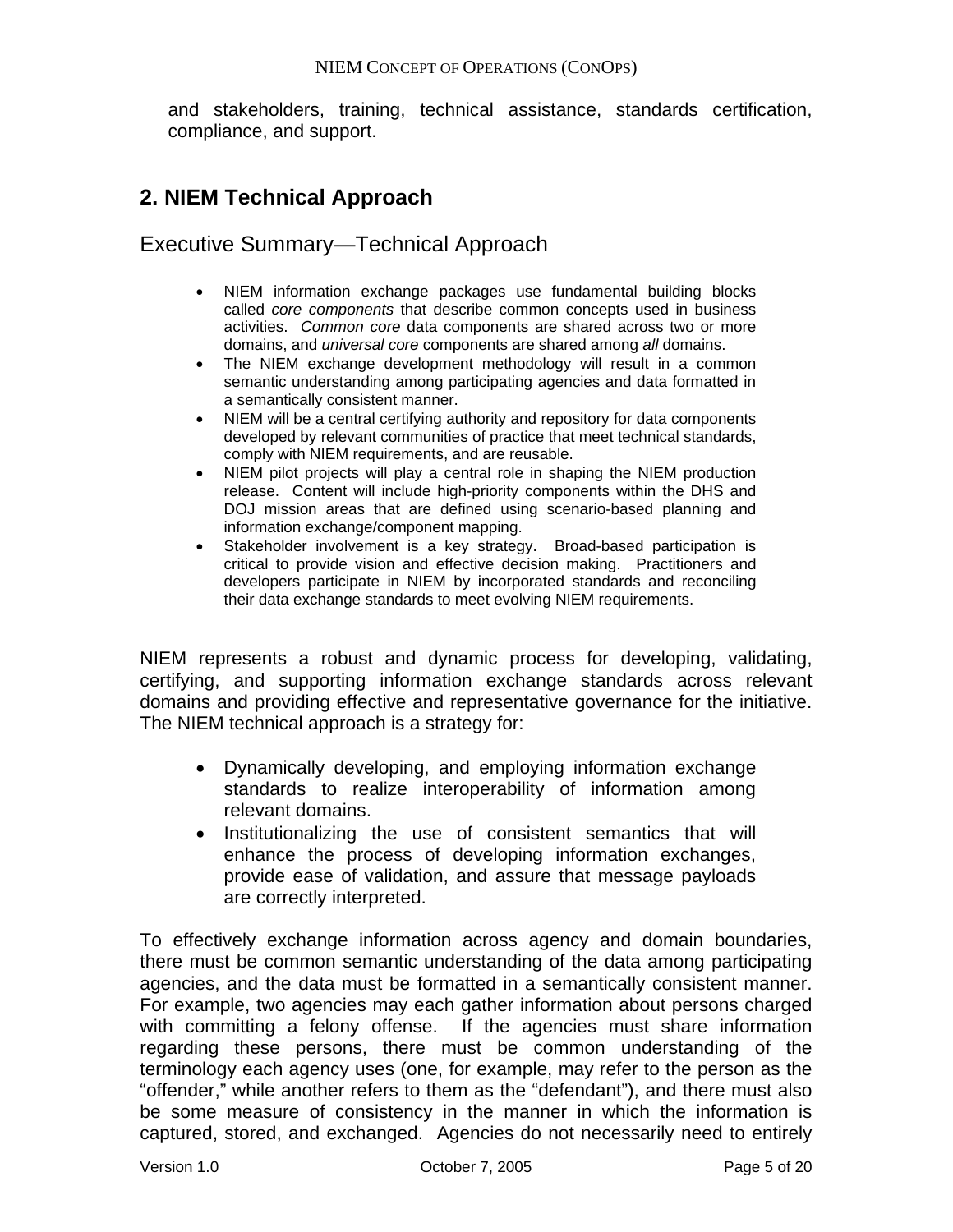retool their information systems or adopt standards and coding schemes that impose an artificial uniformity in data collection that fails to meet their operational business needs, but there must be common understanding and semantic consistency in the structure of the data that is to be successfully shared.

The best method to understand the semantic meaning of data is to document knowledge about data in a structured way. In order to compare one item of data against another and, hence, allow for the exchange of data, the structures of the data must be documented using common documentation standards. The process of documenting knowledge about data is traditionally known as *data standardization*. Data standardization is implemented in a variety of formats and programs, but the basic foundation is a set of data that is engineered and documented using a consistent methodology that results in a set of fundamental building blocks for the information exchange packages to be shared.

Three critical elements of the NIEM approach are 1) the technical architecture, 2) the process for developing information exchanges, and 3) the evolutionary path to NIEM success.

## **2.1 NIEM Technical Architecture**

The NIEM Technical Architecture has three parts: a) a modular data model, derived from Global JXDM, b) an exchange package template library, and c) tools to facilitate rapid component and template discovery, extension, and reuse.

## *2.1.1 Modular Data Model*

The NIEM modular, component-based exchange model will consist of logical entities, attributes and relationships covering the information sharing domains of NIEM participants. Initially, the model will be modularized into three layers representing higher degrees of commonality across sharing domains. Other modularity and modeling techniques may be explored in future NIEM releases. The three layers are:

- Universal core: entities and attributes common across most or all domains.
- Common core: entities and attributes common across two or more domains.
- Domain-specific: entities and attributes specific to a single domain.

As illustrated in Figure 1, these fundamental NIEM building blocks are the basic business data items that describe data concepts which are shared across multiple business domains. Data components such as "person," "address," "date," and "time" are universally used in virtually every domain, and they will likely be appropriate candidates for incorporation in NIEM as universal core data components. Sentencing information must be shared between several justice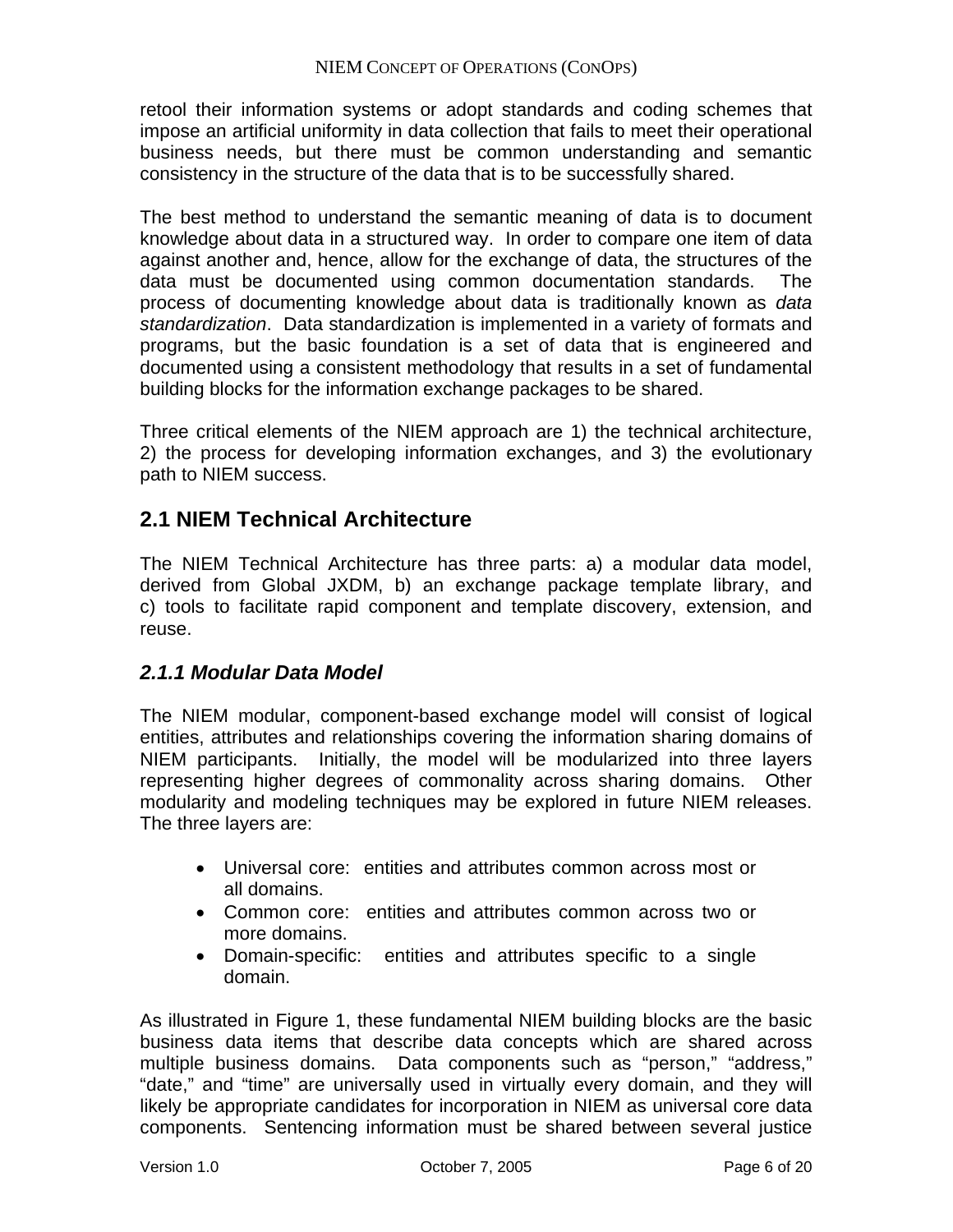domains and, therefore, is a likely candidate for designation as a common core data component. Since it is not shared with all NIEM domains, it will not likely qualify as a universal core component.

## *2.1.2 Exchange Package Template Library*

NIEM provides a library of reusable objects for building information exchange package templates in the form of XML schemas defining the exchange message content (i.e., content payload*)*. The payload is enclosed in a "message," which provides the routing information and associated security controls needed to deliver the content. Exchange packages include both document exchanges (e.g., immigration form, alert, or incident report) and database queries and responses (e.g., a vehicle license plate search run against a stolen vehicle database). NIEM reusable objects can be used for both structured and unstructured query/responses.



**Figure 1. NIEM Interdomain Information Exchange Development**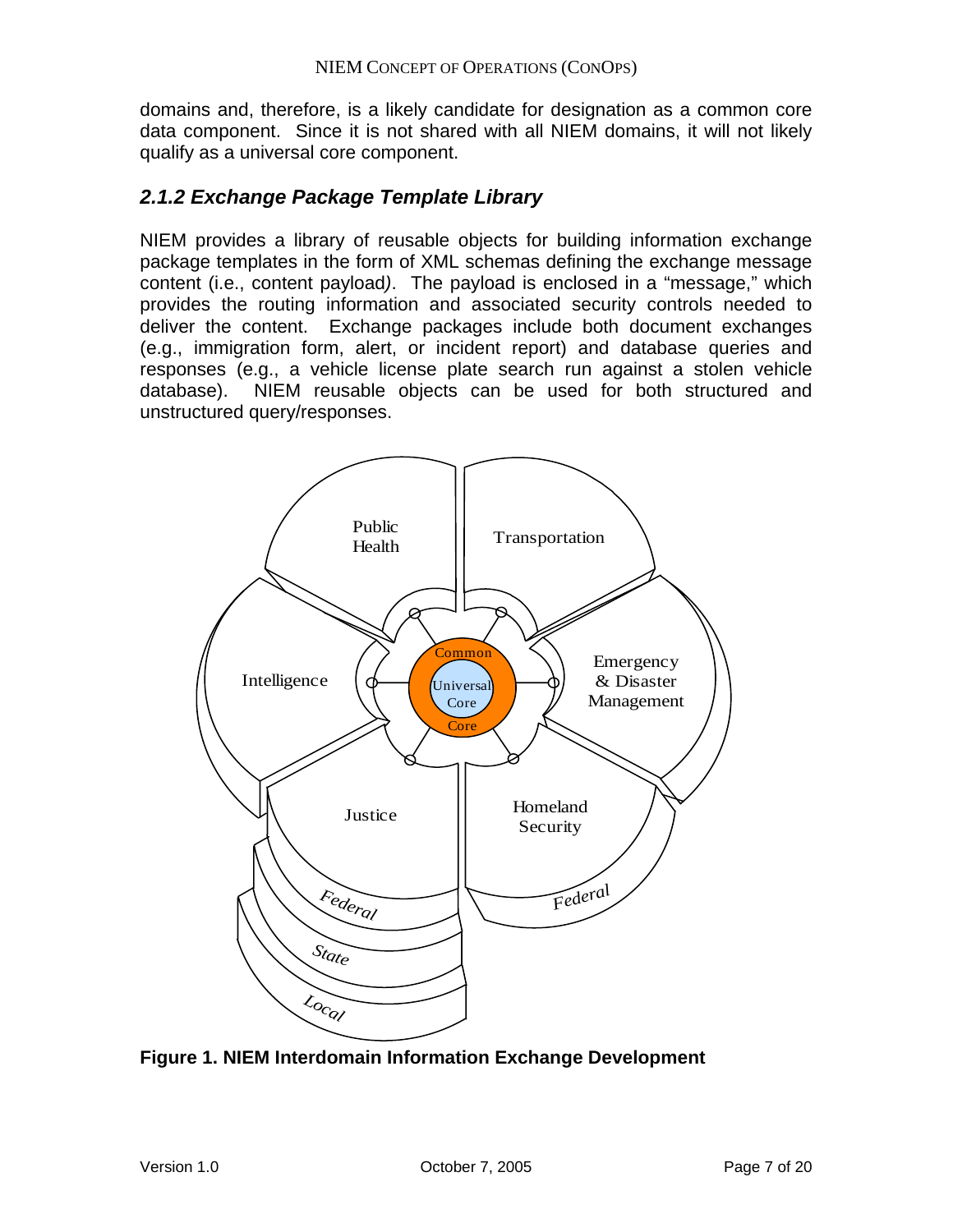The exchange package template library will provide a set of reusable message types and a message type hierarchy. The message type hierarchy will begin with the most generic communications transactions (e.g., alert, request, response, update) and extend down to more specialized templates for specific transactions.

Figure 2 provides a simplified view of the NIEM concept and framework that illustrates the core components which are used to build information exchange package (IEP) templates in the form of XML schemas. The supporting documentation for each IEP is referred to as an IEP Description (IEPD).

## *2.1.3 Tools*

The third part of the NIEM Technical Architecture comprises a set of tools to facilitate NIEM administration and maintenance and the rapid component and template discovery, extension, and reuse. The objective is to establish NIEM development tools to facilitate each part of the exchange development process from component selection to exchange package design (e.g., defining the business process and exchange requirements through NIEM component selection, extension, and development to exchange message design and schema development).



## **Figure 2. NIEM Concept and Framework (Simplified View)**

NIEM is developing and adapting tools that will build a comprehensive NIEM Tool Suite, leveraging Global JXDM development and viewing tools that support collaborative development and deployment of data access and exchange capabilities. Selected Global JXDM tools will be adapted and extended for use with the NIEM. In addition, the NIEM open standards architecture will enable and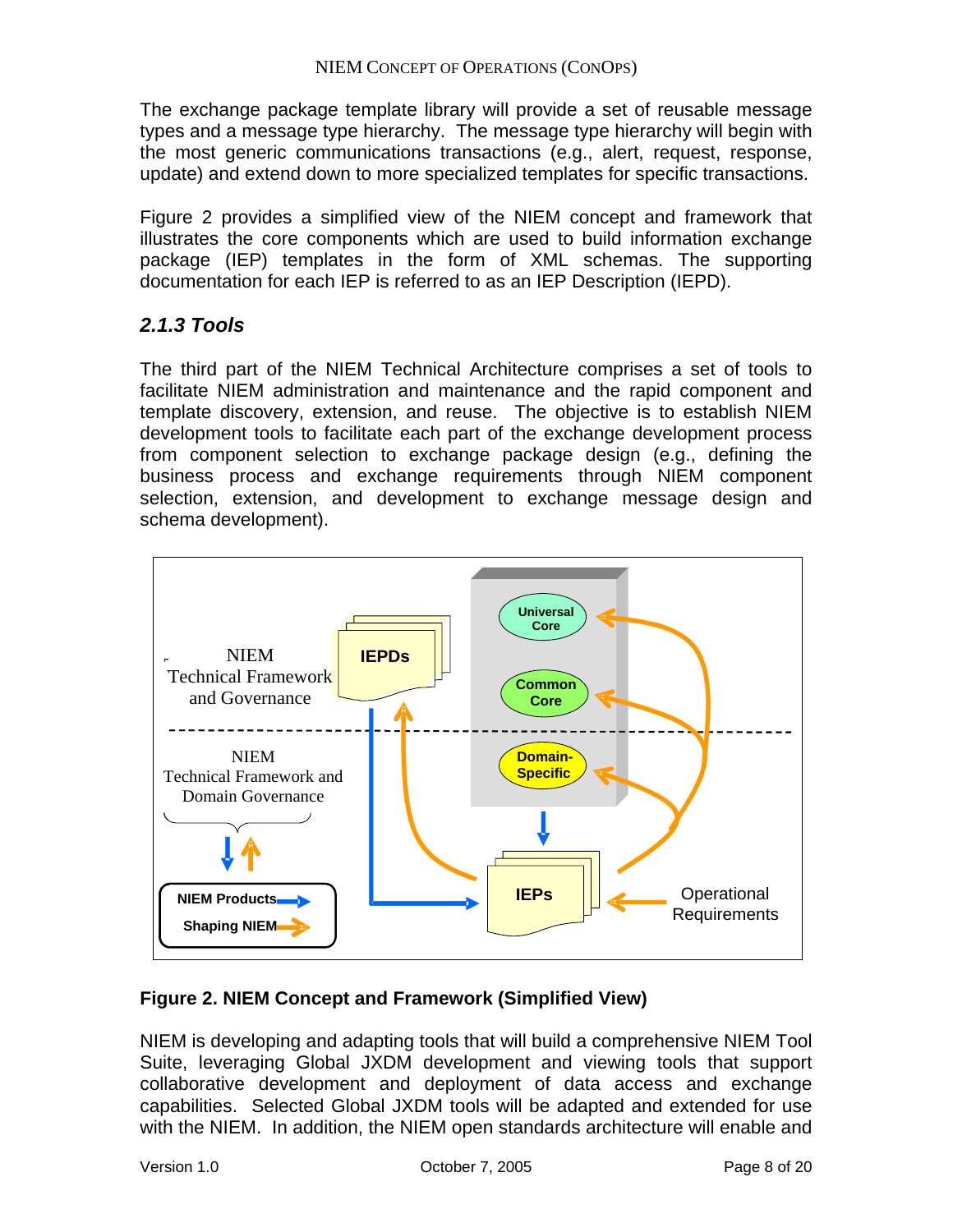facilitate the use of off-the-shelf commercial and shareware tools and will encourage vender development of new tools to support the NIEM processes.

## **2.2 Developing NIEM Exchanges**

The NIEM development process is a structured approach to defining the protocol and methodology that domain users and stakeholders will follow to participate in NIEM, to use and access NIEM standards, to develop appropriate data components, and to submit candidate standards for certification and incorporation. It also defines mechanisms to negotiate the validation and certification of cross-domain information exchange standards. Governance structure and processes of NIEM are described in Section 3.

The exchange development process transforms business requirements into XML documents for use in data sharing architectures. Figure 3 depicts the process flow.



## **Figure 3. NIEM Exchange Development Process**

## **Scenario-Based Planning and Information Exchange Mapping**

Identifying information exchange business requirements is best accomplished through identifying current and planned information exchanges, scenario-based planning, and information exchange mapping. Not all information an agency collects needs to be shared with other agencies or domains. Identifying precisely *what* information is exchanged between agencies will be determined by modeling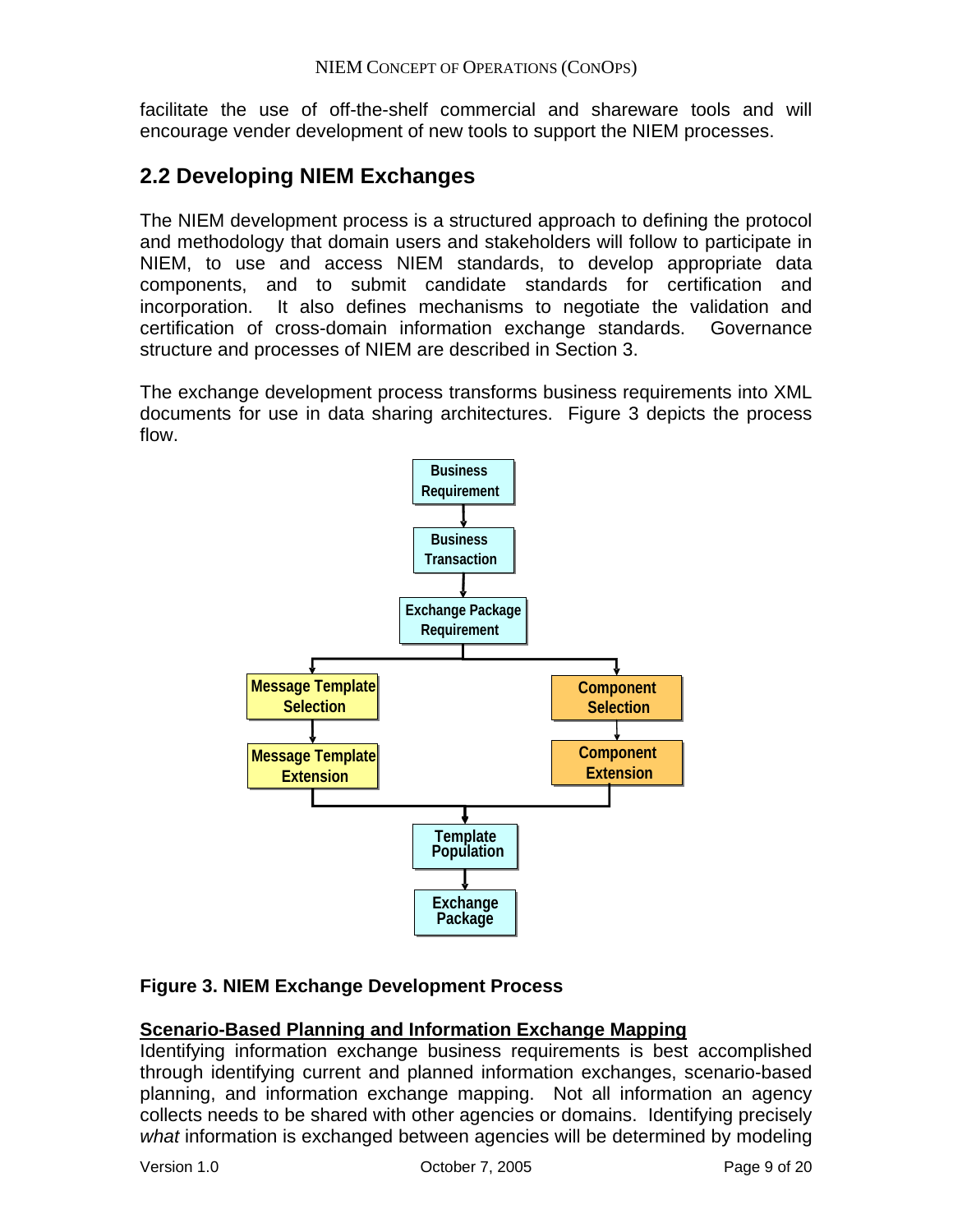relevant business practices of the domains through *scenario-based planning* and by *information exchange mapping.*

Scenarios describe the business context of events, incidents, or circumstances in which information must be exchanged between agencies and/or domains. The scenario may be a terrorist attack on a city, for example, and careful elaboration of that scenario will identify critical operational points at which information must be shared between two or more agencies for effective prevention, response, and remediation. Scenarios may be used to depict current (i.e., "as is") information exchange practices among involved agencies, thereby identifying gaps, impediments, and other flaws in business processes and data exchange. They may also be used to characterize potential future (i.e., "to be") environments that envision broader and more expansive information sharing, as well as changes in business practice.

Once operational scenarios and information sharing requirements have been identified, information exchange mapping is an appropriate next step to identify the precise nature and content of the data that is to be exchanged. Tools such as the Justice Information Exchange Model (JIEM) $^2$  $^2$  can greatly assist agencies and jurisdictions in identifying specific attributes of information exchange, i.e., the event triggering the exchange, the agencies involved, the conditions surrounding the exchange, and the specific information shared.

Using scenario-based planning and information exchange mapping will greatly contribute to documenting the information exchange requirements for effective justice, public safety, emergency and disaster management, intelligence, and homeland security operations. Moreover, empirical analysis of the specific information exchanges will enable NIEM to identify potential *common core* and *universal core* data components.

To facilitate information exchanges identified through these processes, appropriate message templates will be developed and users will be able to efficiently discover and reuse them from the NIEM component library/repository. The message template provides the technical *envelope* for the information exchange, i.e., it provides the necessary technical routing information and associated security controls needed to deliver the content—the actual information (or *content payload*) which is of interest. This technical *envelope* is also referred to as the *message wrapper.* The message template may need to be modified (i.e., extended) to satisfy the particular needs of the specific transaction and participating agencies.

To define the message *payload*, appropriate NIEM-defined components are selected and modified by extension to meet the needs of the specific exchange. This process results in an XML schema defining the transaction. The next step is

1

<span id="page-10-0"></span> $2$  JIEM was developed by SEARCH, The National Consortium for Justice Information and Statistics, with funding by the Bureau of Justice Assistance, Office of Justice Programs, DOJ. For more information on JIEM, see [www.search.org/programs/info/jiem.asp.](http://www.search.org/programs/info/jiem.asp)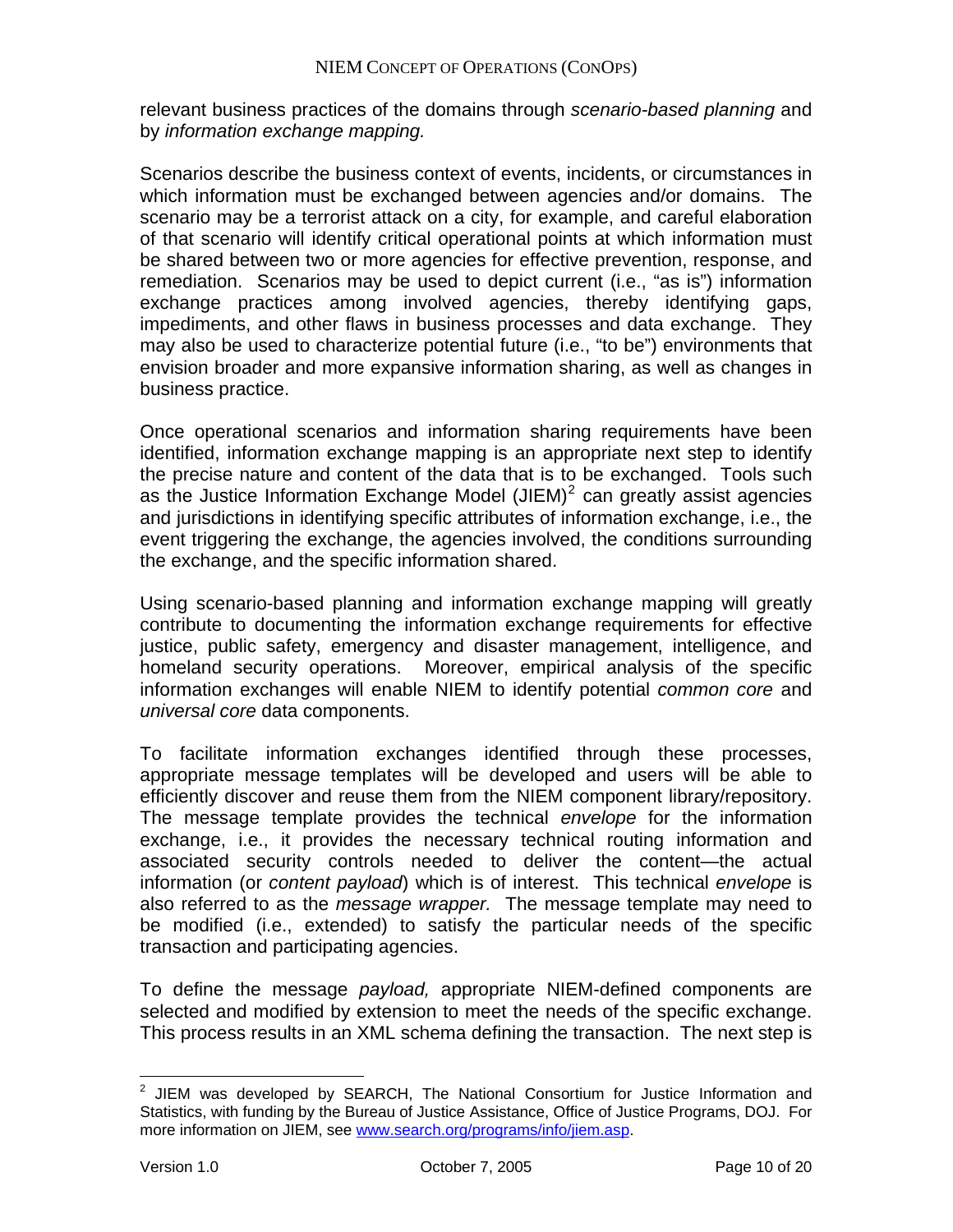to populate the template with the actual information to be exchanged to create a specific instance of the exchange schema together with the *message wrapper*. The result is a NIEM exchange package.

The focus of the content development for the first NIEM production release will be on high-priority information exchanges within the DHS and DOJ mission areas. This will include high-priority DHS and DOJ data exchanges with other organizations, including the intelligence community.

## **.3 NIEM Evolution 2**

he initial versions of NIEM will be substantially based on the Global JXDM T products, processes, and lessons learned. As NIEM development transitions through a yet-to-be-determined number of preproduction releases (Version 0.n), NIEM pilot programs and broad-based stakeholder review and comment will set NIEM on the course toward effective cross-domain information sharing in a multidomain environment.

Two points of emphasis are key elements of this strategy:

- The importance of stakeholder inputs and organizational participation in NIEM pilot projects.
- The need to closely collaborate and synchronize across participating communities of practice.

Stakeholders include executives, practitioners, subject-matter experts, technologists, systems integrators, product developers, and private industry solution providers, each of whom bring unique perspectives and contribute important content to the NIEM development efforts. Broad-based participation is critical to provide needed vision and effective decision-making direction for the NIEM initiative. Representatives from relevant domains, spanning all levels of government, can participate in NIEM through the governance structure committees and councils, by submitting candidate data components and following the NIEM process.

Pilot programs will test the components initially selected using actual or simulated messages with NIEM information exchange packages as the payload. The pilots will play a central role in shaping the initial production release of NIEM. NIEM pilot projects include early adopters of NIEM who will implement NIEMbased data access and exchange capabilities based on the preproduction releases of NIEM. Feedback and lessons learned from the early adopter pilots will be a principal driver in evolving NIEM to new versions and addressing the information sharing requirements of this broad and expanding community.

NIEM will serve as a central certifying authority and repository for reusable data components that have been developed by relevant communities of practice. Justice, for example, will serve as one of the key communities of practice and will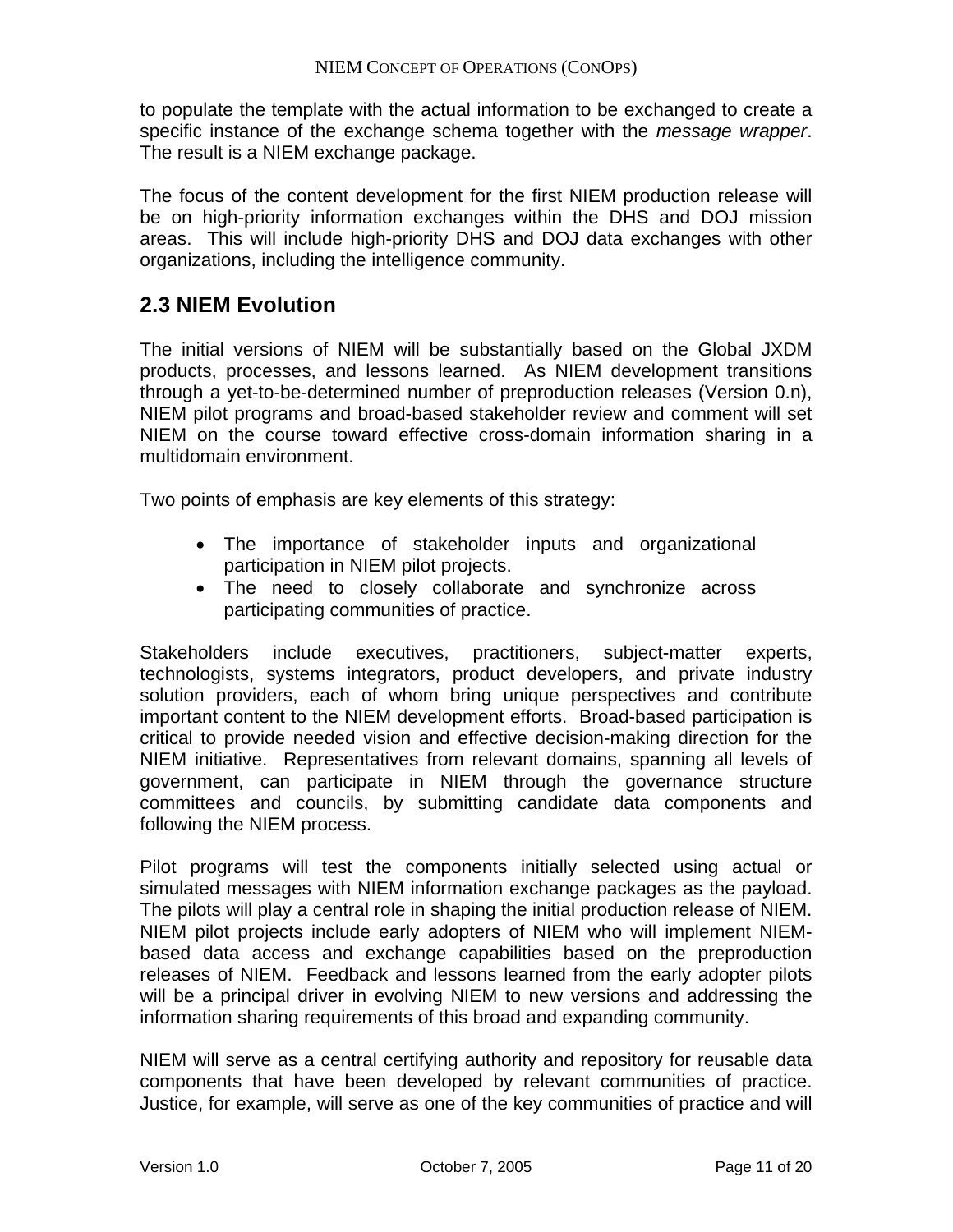continue to feed NIEM through identification of candidate common and universal core data components in the justice domain.

Similarly, other domains, such as Emergency and Disaster Management and the intelligence community, will also continue to function and develop information exchange standards particular to their individual domains, and these standards will likely identify additional candidates for common and universal core data components for NIEM. Moreover, NIEM will strategically encourage and pursue further development of data components in other relevant communities of practice. Stakeholders will be brought together to map information exchange requirements and will be provided with the operational methods and support services for development of their domain-specific components.

NIEM will operate to ensure that the candidate components meet technical standards that are developed, comply with NIEM requirements, and are reusable. In addition, NIEM will actively assess candidate components to identify additional potential candidates for universal core data components and will further the development and augmentation of common and universal core data components through this process.

The basic steps to the first production release of NIEM are as follows.

- 1. Begin with Global JXDM, Version 3.0.3, as the initial basis standard for the NIEM.
- 2. Identify universal and common core components within the Global JXDM.
- 3. Add content to meet the NIEM multidomain requirements.
- 4. Reengineer the Global JXDM design to a modular componentbased architecture that is extensible and scalable.
- 5. Define and develop the NIEM products, processes, tools, and support infrastructure.
- 6. Evolve the NIEM architecture, content, products, processes, tools, and support infrastructure through a series of preproduction releases (0.n).
- 7. Issue the initial production release of NIEM.

The NIEM framework and core set of standards and products are the foundation and building blocks for government-wide data access and exchange interoperability. While the initial baseline for NIEM is the Global JXDM, additional information exchange standards development efforts (such as the Disaster Management e-Gov Initiative interoperable standards process and the Intelligence Information Sharing Standards) will also be referenced in building NIEM.

**Extract Content:** The NIEM model will extract datatypes and data elements that represent the business concepts and business data relevant to the criminal justice domain that have universal applicability, e.g., across all NIEM domains or common applicability across at least two NIEM domains.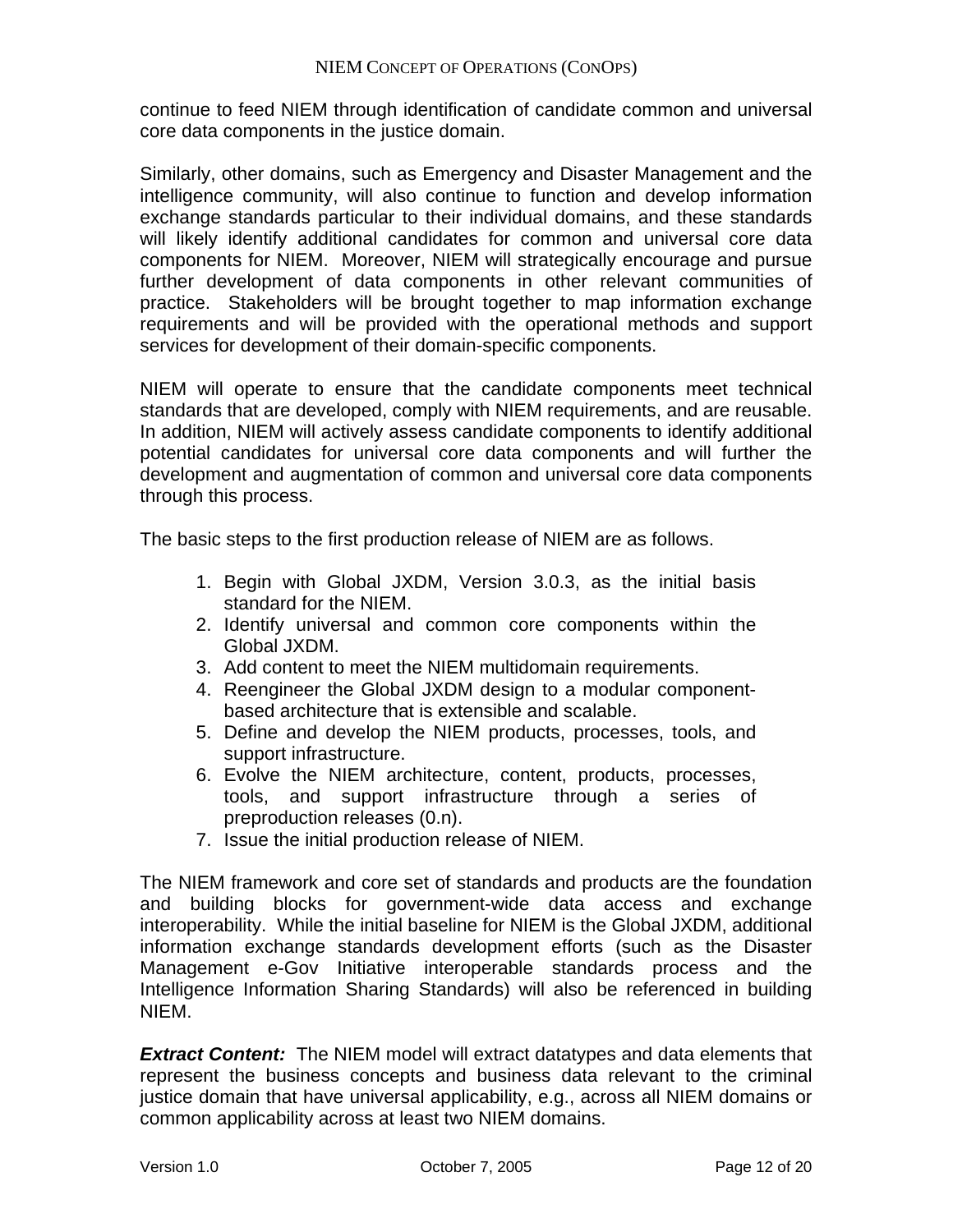*Add Content:* There are a substantial number of business concepts and associated business data that need to be accessed and exchanged across other NIEM domains. Examples include transportation, travel, immigration, border management, and emergency/disaster management. These business concepts and associated data need to be represented by datatypes and data elements in NIEM.

*Harmonize:* Harmonization is the process of reconciling semantic and structural differences between nearly identical datatypes and data elements from two or more sources. As new content is being identified and evaluated, NIEM developers will be on the lookout for harmonization opportunities.

*Reengineer Technical Architecture:* Leveraging recent information technology advancements, the NIEM modular component-based architecture will be designed to facilitate rapid assembly of information exchanges, providing increased interoperability and reusability, rapid development and deployment, improved performance, and scalability.

*Adapt Tools:* A Global JXDM strong suit is the availability of development and viewing tools that support collaborative development and deployment data access and exchange capabilities. Both government-owned and commercial tools have been created and/or adapted to support Global JXDM-based development. Selected Global JXDM tools will be adapted and extended for use with the NIEM.

*Governance:* The NIEM project is planning for a robust and operational governance process that efficiently and effectively engages all the NIEM stakeholders. This governance process is being developed to address the challenge of cross-domain governance in a multidomain environment.

*Rework Processes:* As NIEM matures, the set of processes for applying, evolving, contributing to, and maintaining the NIEM must evolve.

*Expand Collaboration:* The success of the NIEM Project will be due in large part to strong emphasis on broad-based outreach, support, and collaboration within the broad multidomain environment. Practitioners and private industry can monitor progress of the NIEM program by regularly visiting the NIEM Web site and requesting training, technical assistance, and program materials directly from the NIEM Project Management Office (NIEM PMO). Practitioners will also be encouraged to participate in standards development working groups addressing relevant domains and can make their interests in such participation known to the NIEM PMO.

*Increase User Base:* Sustaining and growing the user base for NIEM is essential. Practitioners and developers (both public and private sector) can participate in NIEM by incorporating NIEM standards in their information sharing initiatives and by reconciling their data exchange standards to meet the evolving NIEM requirements. This is a highly interactive process where NIEM will monitor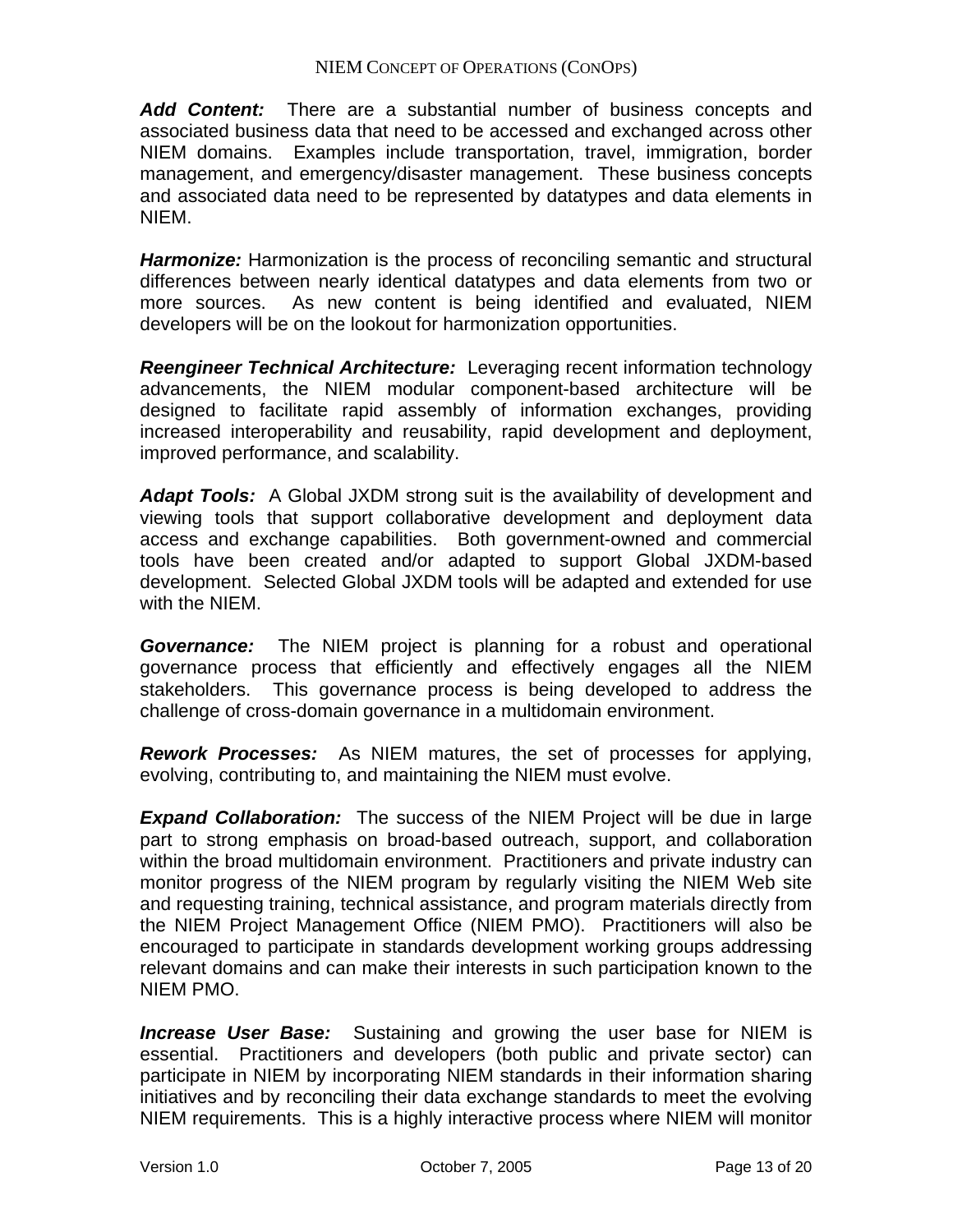operational implementation of standards to ensure effective performance, return on investment, and operational relevance.

*Heed Lessons Learned:* It is essential that the NIEM tap into the extensive experience base that has evolved with Global JXDM and other national programs and continue to heed lessons learned as the project evolves.

## **3. NIEM Project**

## Executive Summary—NIEM Project

- The NIEM Project will be jointly administered and staffed by DOJ and DHS.
- The NIEM PMO will provide an array of outreach services, training, technical assistance, and support to encourage and support users and developers in implementing common information exchange standards and to continue to build and expand the scope and reach of NIEM.
- NIEM will be governed by a coordination group, comprised of key players from relevant stakeholder agencies and their support teams and will include elements of existing governance bodies.
- NIEM governance will evolve over time, as the information exchange needs of relevant agencies and domains are identified and incorporated.

The NIEM PMO is jointly administered and staffed by DOJ and DHS. The NIEM PMO is currently the operational entity responsible for building and maintaining the NIEM model and for administering and supporting the NIEM process. It will function to support research in identifying *common core* and *universal core* data components and to coordinate and provide:

- Outreach to users and stakeholders.
- Technical assistance, training, standards, certification, and compliance.
- Development or procurement of tools necessary to ensure ongoing operation.

## **3.1 NIEM Project Success Factors**

Accomplishment of each of the following essential activities is considered a critical factor in the success of the NIEM project.

## *3.1.1 Outreach*

The NIEM PMO's marketing activities will include reaching out to communities of practice (COP) to build and enlarge the array of domains in NIEM and to address areas of strategic value to the initiative. This outreach activity will clearly define the message and value of NIEM, defining with substantial operational clarity the tangible and measurable benefits for uses and contributors.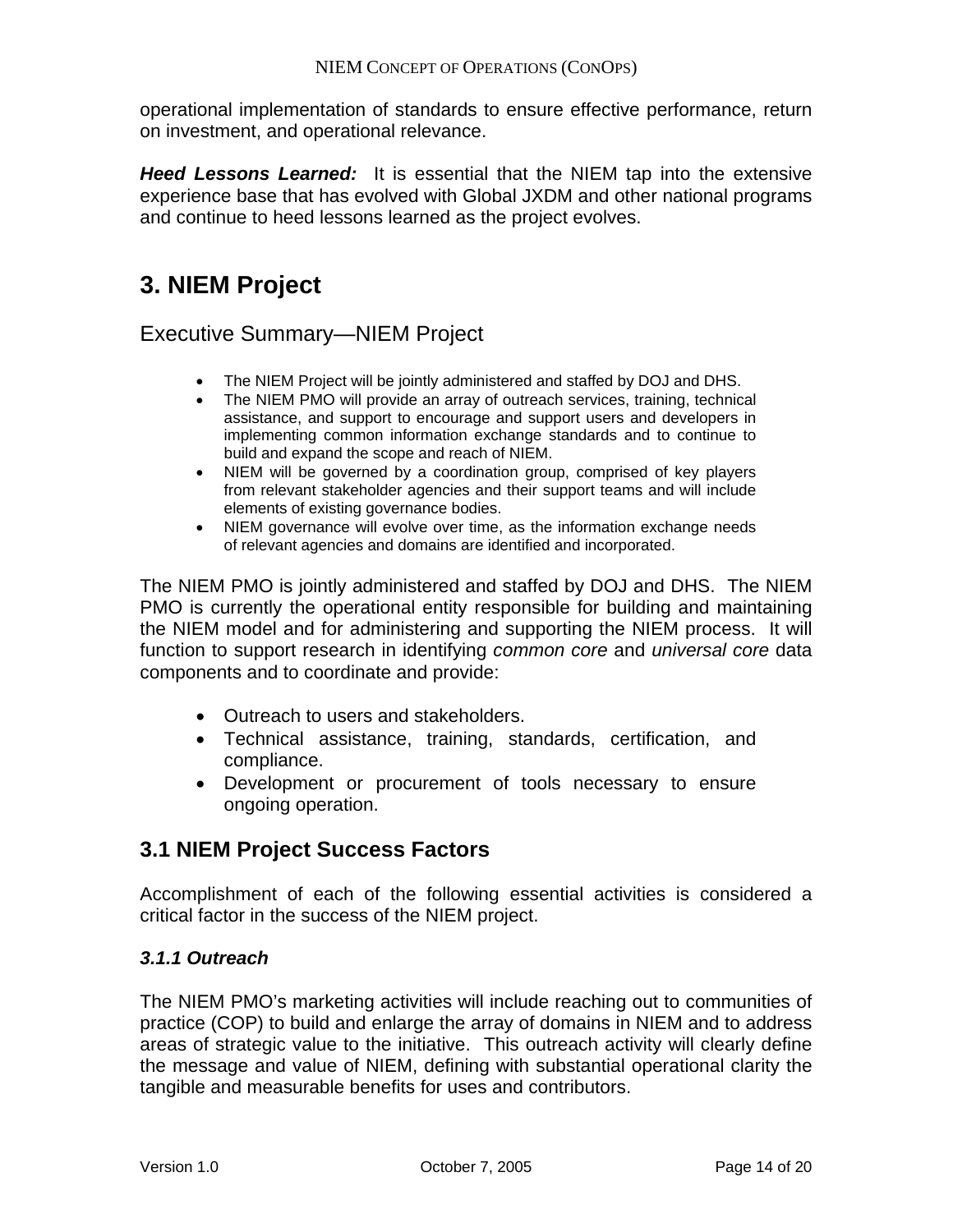Through carefully planned and effectively executed outreach efforts, NIEM will encourage adoption of NIEM standards by industry and relevant domains. Participating COPs will be asked to submit content to the NIEM repository.

#### *3.1.2 Adoption, Certification, and Compliance*

NIEM will provide certification processes to verify and validate that applications (whether developed by justice agencies and practitioners), DHS domains, or private industry meet NIEM information exchange standards. As part of this effort, the NIEM PMO will develop, test, and implement procedures to ensure that appropriate criteria, testing protocols, and validation procedures are in place and sufficiently robust to ensure accurate determination. The NIEM PMO will also monitor compliance to ensure the integrity of the program and the certification process.

#### *3.1.3 Governance*

The NIEM initiative requires the immediate implementation of an interim governance structure to establish and execute the initial program plan. The interim governance structure will be supported and developed by a coordination group comprised of key players from the stakeholder agencies and their support teams and will include elements of existing governance structures. NIEM governance will evolve over the life of the project, reflecting evolving needs to share information with other domains.

NIEM governance is the mechanism—the organizational venue and governance process:

- To bring the relevant parties together to identify and define those common and universal core information exchanges.
- To encourage and support development activities in relevant agencies and domains that will enable them to build standards to meet their individual needs, as well as the broader justice, public safety, emergency and disaster management, intelligence, and homeland security information exchange needs.
- To provide the necessary tools, training, technical support, and outreach activities to educate and enable domain users and stakeholders to reuse across the entire justice, public safety, emergency and disaster management, intelligence, and homeland security domains to effectively exchange information (see 3.2 NIEM Governance).

#### *3.1.4 Support Infrastructure*

For NIEM to be effective, it must include a comprehensive and multifaceted program of education, outreach, training, technical assistance, and support. Practitioners, user communities, and private industry solution providers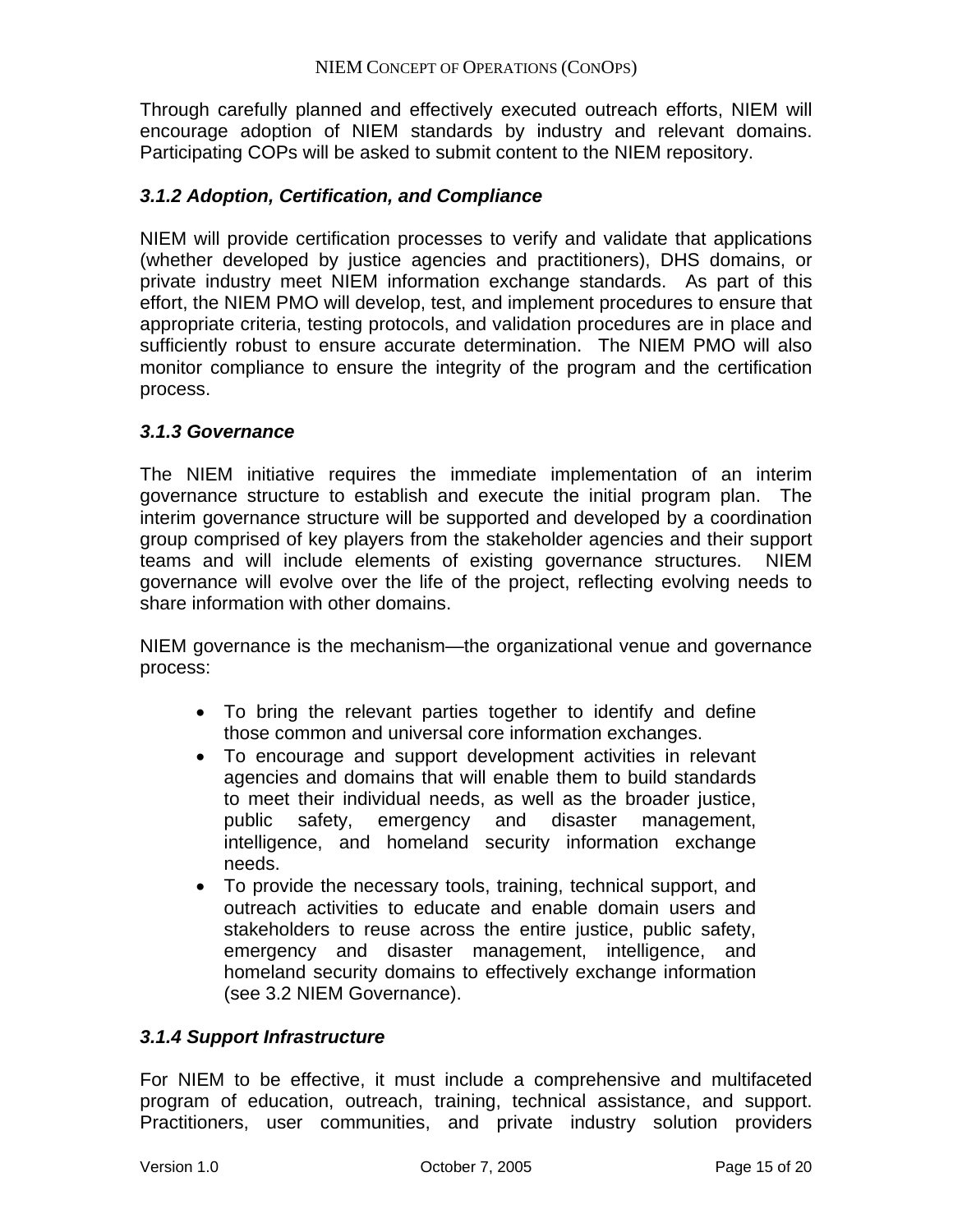#### NIEM CONCEPT OF OPERATIONS (CONOPS)

throughout the nation should be educated on the operational value, benefits, organizational structure, and practical operations of NIEM and its programs. Education will take a variety of forms, including general announcements, conference and workshop presentations, detailed program reports, and specific outreach to relevant communities of practice and government and industry officials.

Detailed training programs will be carefully developed and a detailed training plan for NIEM will be created specifically targeting practitioners, technologists, and private industry. The training programs will address both business and technical perspectives of information exchange standards and NIEM operations and include outcome measures and specific deliverables.

Technical assistance will be provided to practitioners, user communities, and jurisdictions throughout the nation, and a detailed technical assistance plan will be developed. Technical assistance will be provided by NIEM PMO representatives, as well as well-qualified national organizations. By carefully coordinating technical assistance activities with local, state, tribal, and federal jurisdictions, NIEM will ensure consistent messaging, effectively manage expectations, and coordinate activities to ensure effective operations and best value.

#### *3.1.5 Maintenance*

The NIEM PMO will develop protocols and mechanisms to provide ongoing support and maintenance to ensure dynamic development, robust and evolutionary operation, incorporation of new technology, and continued enhancement and evolution of the NIEM operating model.

## **3.2 NIEM Governance**

## *3.2.1 Current Governance Scope*

For purposes of this document, this section will provide a high-level conceptual view of the NIEM governance structure. Additional NIEM documentation will be incrementally developed and published to provide the organizational venue and governance structure/processes, outreach, and support mechanisms necessary to facilitate enterprisewide information sharing across all relevant domains. The NIEM Interim Governance Plan will address in greater detail the structure and process to be put in place as NIEM progresses to its initial production release.

## *3.2.2 Organization and Responsibilities*

The initial governance structure is established to provide rapid ramp-up of the NIEM initiative and to incorporate as much expertise as can be coordinated. On an interim basis, the governance structure and process for NIEM will mirror best practices in private industry, academics, software engineering institutes, and other proven governance models and authorities across all levels of government.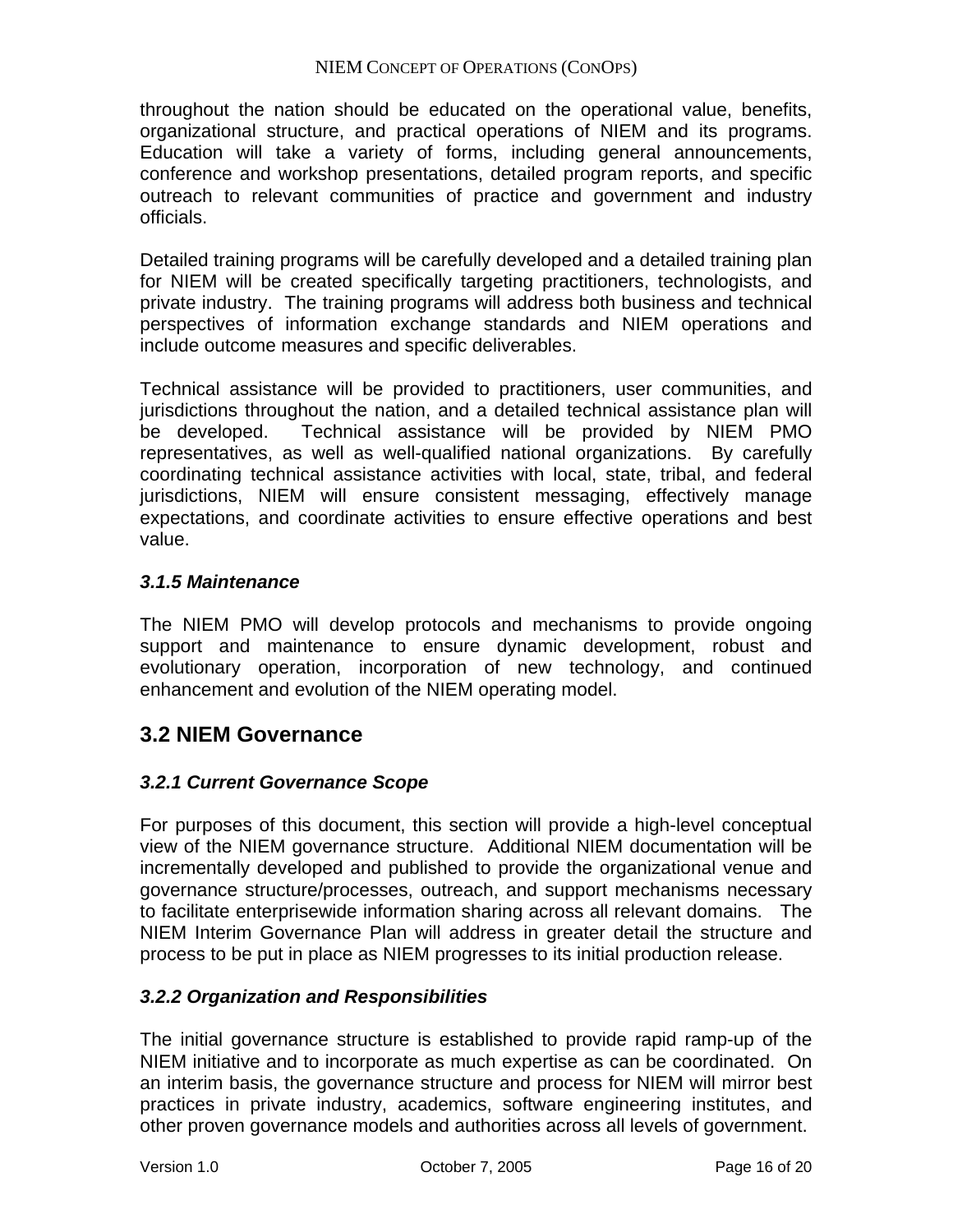#### *3.2.3 NIEM Governance Structure*

To be effective, the NIEM governance must actively involve broad-based government participation at the local, state, tribal, and federal levels, as well as representatives of private industry that develop and provide much of the information technology solutions used by government clients. NIEM will extend and augment the evolving governance process to reflect the expanded scope of the NIEM multidomain environment, including such partners as the intelligence community, emergency and disaster management, transportation, social services, and others, as appropriate.

#### *3.2.4 Initial Governance*

The NIEM initiative requires the immediate implementation of an interim governance structure to establish and execute the initial program plan. The *initial* governance structure is a coordination group consisting of key players from the stakeholder agencies, their support teams, and their governance structure. NIEM governance will evolve over the life of the project.

In the early stages, NIEM will leverage many of the resources and practices of current initiatives participating in the pilot project (for example, the Global Initiative, Disaster Management e-Gov Initiative interoperable standards process, and the Intelligence Information Sharing Standards). These governance structures will gradually form a common approach into program governance as membership begins to harmonize and deliver more diverse and new content from other domains (e.g., intelligence, transportation, public health).

## *3.2.5 NIEM Governance Structure Overview*

The governance structure for NIEM, illustrated in Figure 4, will mirror in fundamental respects that of the Global Initiative and the Intelligence Information Sharing Standards governance.

A NIEM Executive Steering Committee, comprised of director-level officials representing key domains in the justice, public safety, emergency and disaster management, intelligence and homeland security domains, will provide vision and decision-making direction for the NIEM initiative. In addition to representing all of the key NIEM domains, the representatives will be drawn from local, state, tribal, and federal communities to reflect the depth and breadth of information sharing required for effective operations.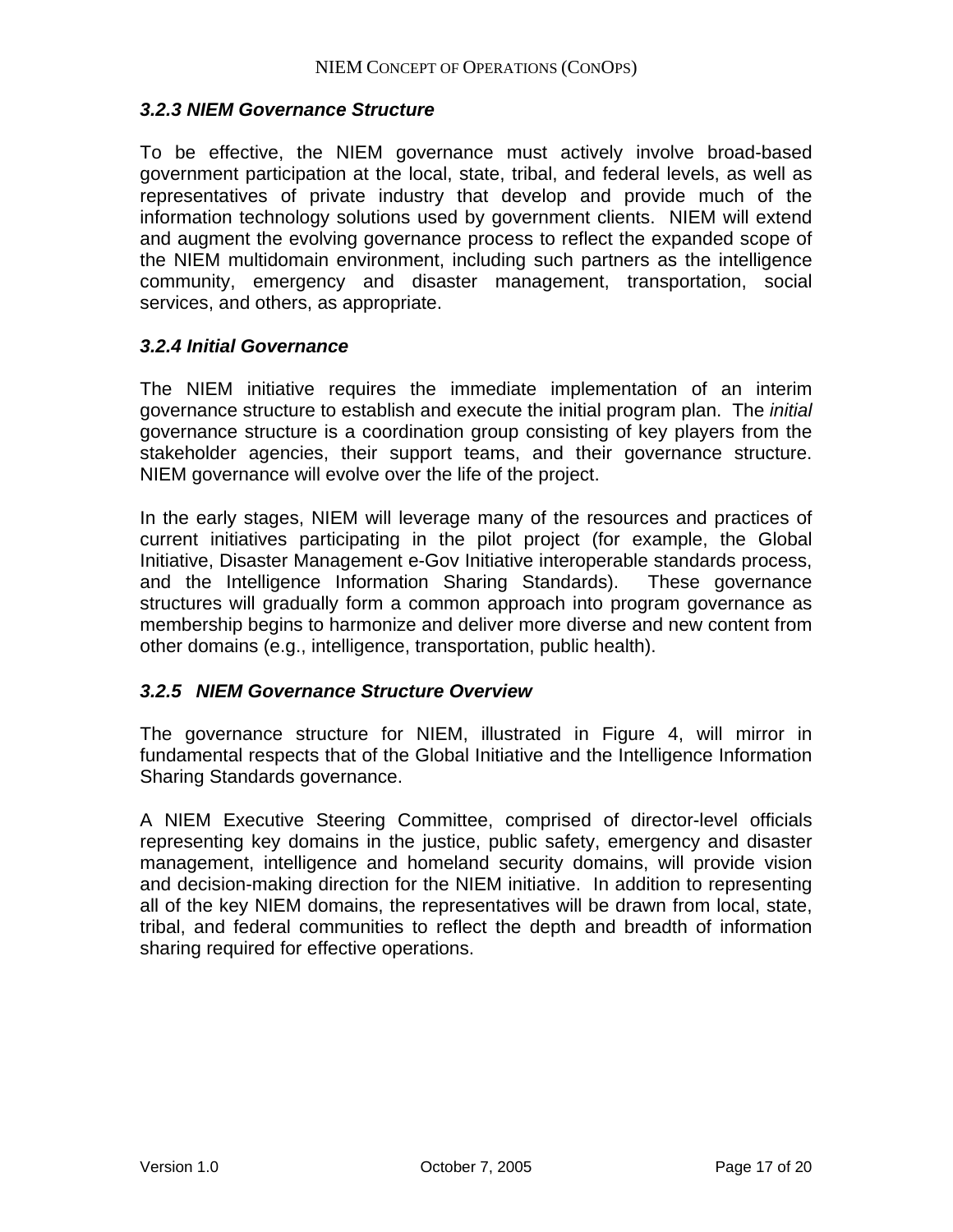

**Figure 4. Proposed NIEM Interim Governance Structure** 

The NIEM Program Management Council (PMC) will similarly be comprised of representatives of each of the relevant domains reflecting all levels of government, but the representatives will be program managers and business domain experts who understand, at an operational level, the needs and business operations required for effective information sharing. The PMC will be charged with advising and developing the operational plans for development of the NIEM model and processes. It will create specific strategic and tactical plans for implementation, operation, and management to include the formation and oversight of the NIEM Change Control Board (CCB), as illustrated in Figure 5. Additionally, the PMC will provide guidance and direction to the NIEM Technical Committee (NTC), which has primary responsibility for development, testing, and certification of technical standards.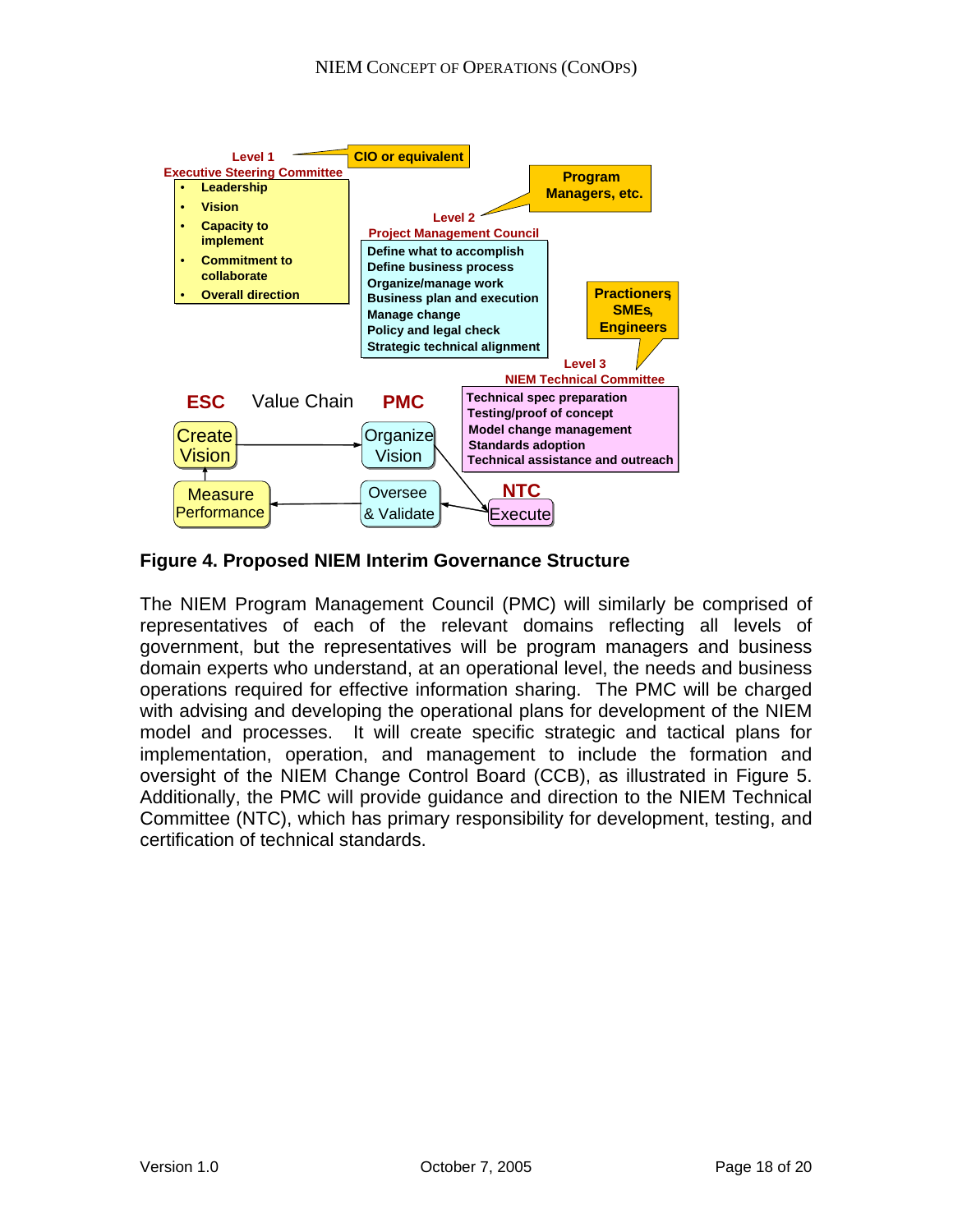

## **Figure 5. NIEM Change Control Board**

The NTC will be comprised of technical experts and subject-matter experts, again reflecting relevant domains and all levels of government. Their primary responsibility will be technical specification development, standards adoption, testing and development of the NIEM model proof of concepts and process, model change management, and development of technical training and outreach plans and activities.

## *3.2.6 Ratification of the NIEM Interim Governance Structure*

The central objective is the cooperative environment between initial stakeholders and the accompanying cooperation between agencies, especially in establishing equitable resource levels. The appointed leaders of the coordination group include one representative from each stakeholder agency who makes final decisions under their proper authorities. A more formal charter will be established for the future Program Governance Structure and is a primary deliverable of the initial start-up process.

## *3.2.7 NIEM PMO Responsibilities*

The NIEM PMO will first identify and establish the partnerships necessary to effectively minimize the effects of government bureaucracy on citizens. The PMO will then coordinate with partners to establish community understanding for